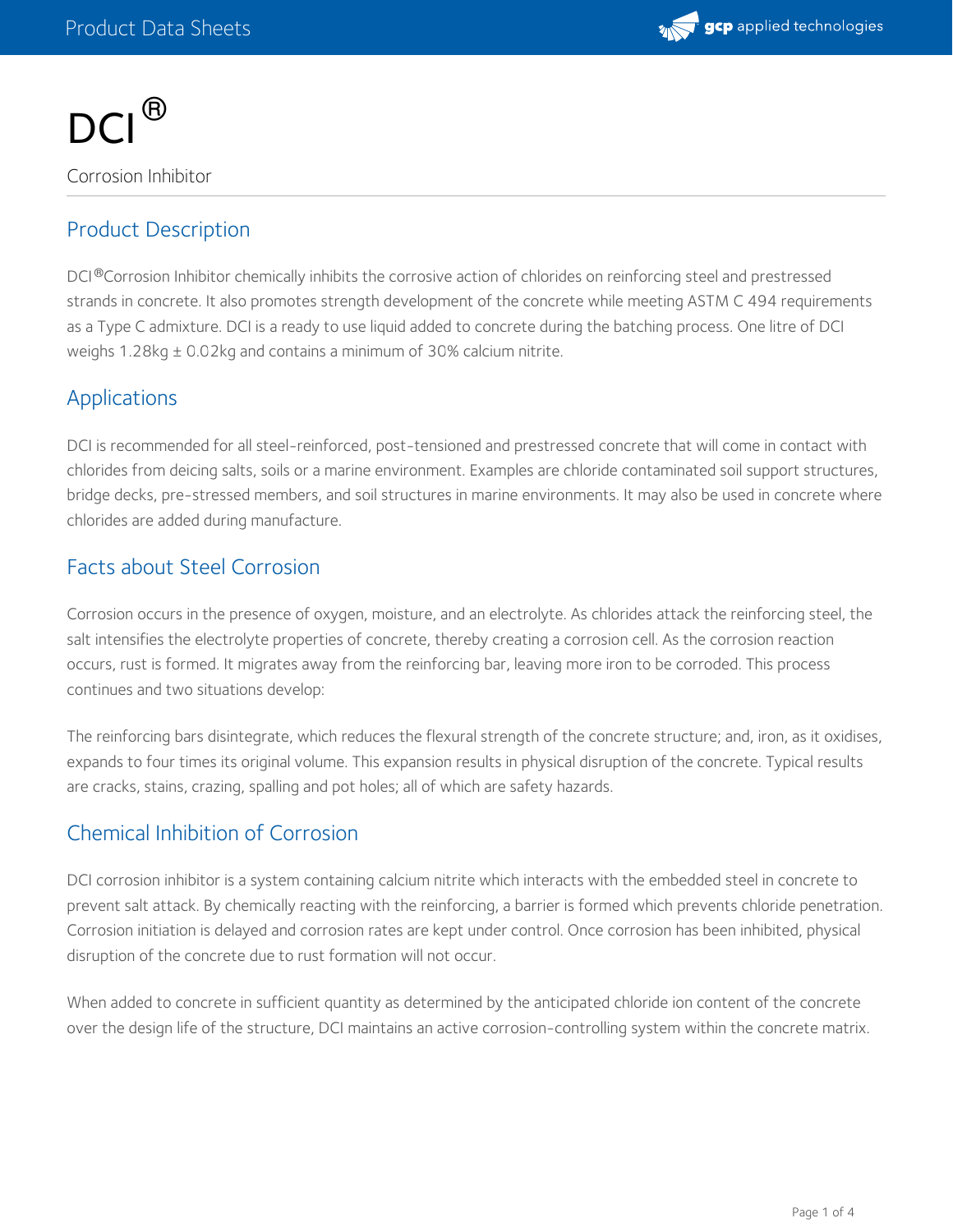

# Addition Rates

Recommended addition rates range from 10 to 30L/m3. The level of corrosion protection increases in proportion to the dosage. The project specification will indicate the addition rate. In the absence of a specified dosage, or where needed to offset premixed chlorides, call your Grace admixture technical representative. DCI also increases the early strength of a concrete mixture and may have an accelerating action on setting time. These effects become more pronounced as the addition rate rises. Control of setting time can be achieved with retarding admixtures (see Set Acceleration).

# Mix Water Reduction

Mix water adjustment is essential to account for the water in DCI and thus maintain the desired water-cement ratio. The mix water added at the batch plant must therefore be reduced to compensate for the addition of the corrosion inhibitor. The adjustment factor is 0.84kg of water per litre of DCI. A highrange water reducer such as Daracem®100 or Daracem 19 may be used to maintain workability in low water-cement ratio concrete

# Compatibility with Other Admixtures

DCI corrosion inhibitor can be used in concrete with other admixtures – including air entraining admixtures, water reducers, superplasticisers, set retarders, pozzolans and microsilica – without impeding their performance. Each admixture must be added separately. Individually added, each will deliver exactly the results desired.

### Set Acceleration

At all recommended addition rates, DCI corrosion inhibitor may accelerate concrete setting times, which may also aggravate slump loss. To extend the set time to a more normal duration, you can use the set neutralising DCI S or separately add a retarder such as Daratard®17 or Daratard HC. In most cases, adjusting the dose of superplasticiser will be sufficient. The full accelerating action of DCI may actually be desirable during the cool months of the year.

# Air Entrainment

DCI corrosion inhibitor at the normal addition rates may moderately reduce the entrained air content. It may be necessary to increase the dosage of the air-entraining admixture to compensate. Project specifications for DCI generally will show requirements of  $7\frac{1}{2}$  ± 1½% in the plastic or fresh concrete.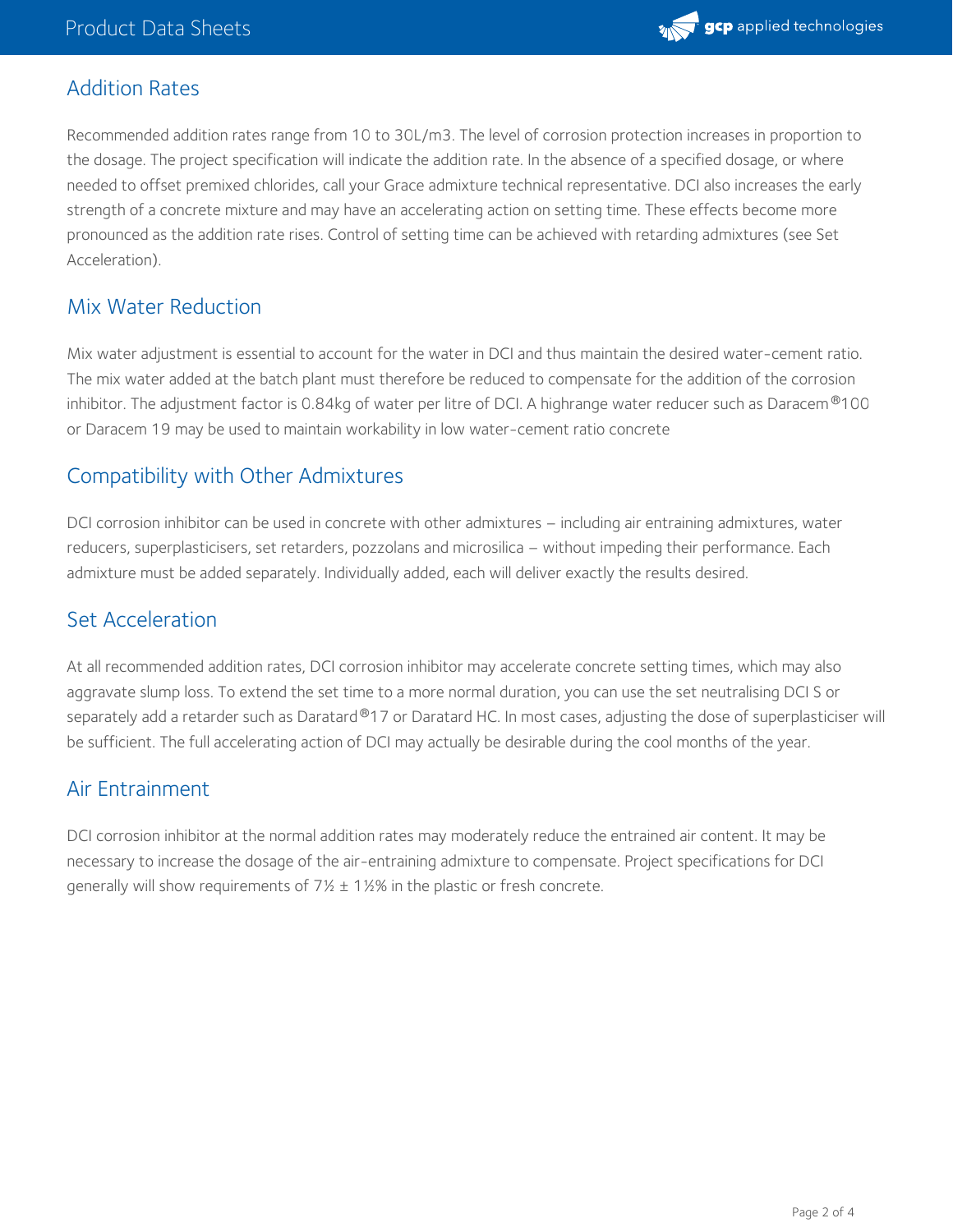



# Cement Compatibility

DCI corrosion inhibitor is compatible with all types of portland cement, and concretes containing pozzolans. However, due to the significant variation between cements, there may be differences in cement response to DCI. This is especially true with respect to the effect on setting time, which also influences slump retention.

# Preconstruction Trial Mix

It is strongly recommended that trial mixes be made several weeks before construction start up. This will allow the concrete producer an opportunity to determine the proper batching sequence and amounts of other admixtures needed in order to deliver the required concrete mix to the job-site. Due to the cement response variation and the strong acceleration potential of DCI, it is vital that set time and slump retention of the proposed mix be thoroughly tested and evaluated in the light of job requirements. GCP's broad experience with this product can help the concrete producer deliver satisfactory product regardless of the mixture proportions. Contact your local GCP representative for help with trial mixes.

# Finishing and Curing

Concrete containing DCI corrosion inhibitor finishes with standard tools and techniques. It is no different from any other airentrained, low water-cement ratio mix in terms of finishability. Curing procedures must follow ACI 302 and ACI 308.

# Packaging and Availability

DCI corrosion inhibitor is available in bulk quantities by GCP metered systems, or in 208L drums.